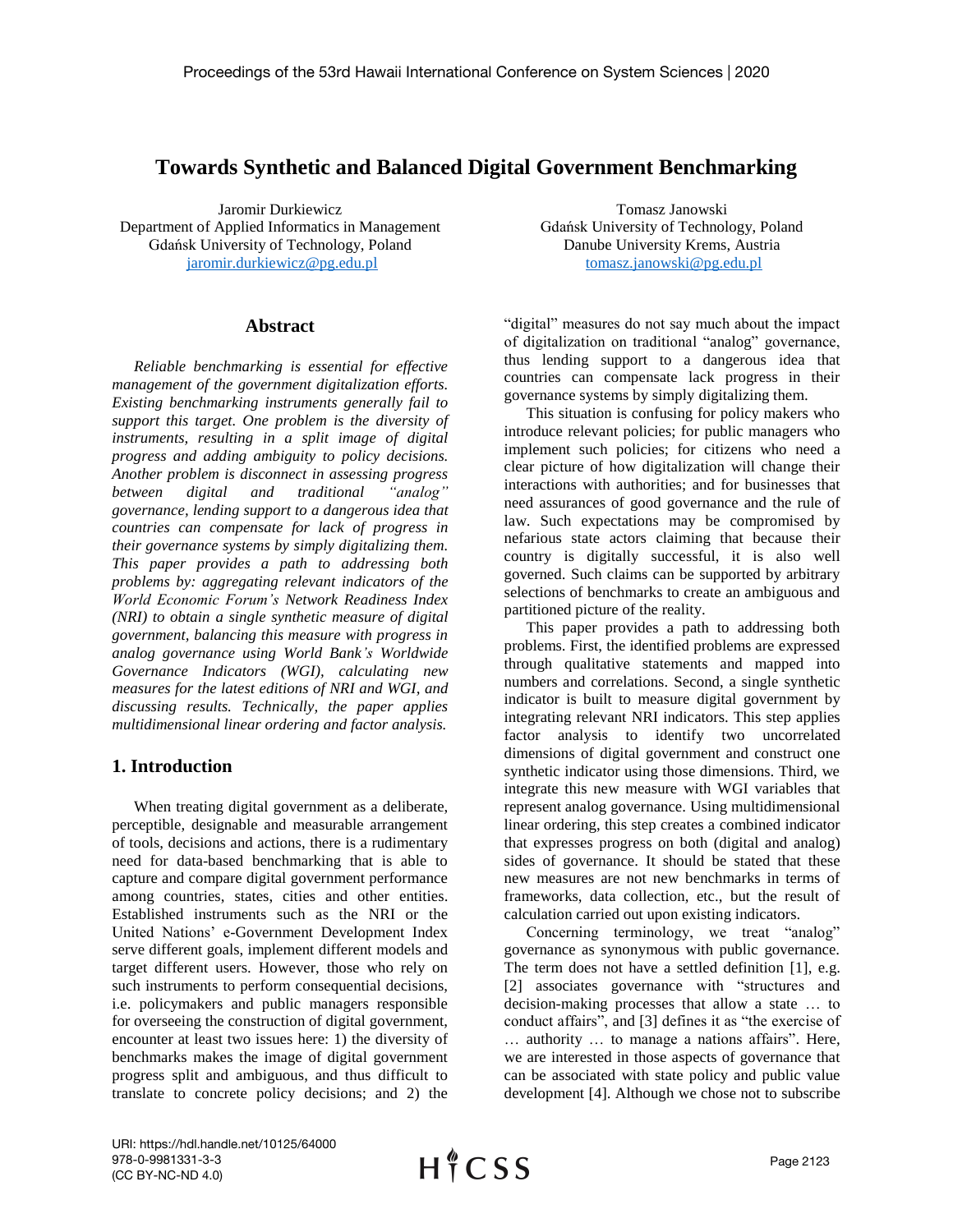to any particular conceptualization, we treat WGI as a conceptual and quantitative basis for representing "analog" governance. On the digital side, we adopted the conceptualization provided by NRI, and discuss the meaning of digital government in Section 2.2.

This work studies conceptual and practical issues that hinder digital government assessment, if treated as a subject connected to traditional governance, in contrast to existing measurements that consider this subject in isolation, disconnected from its "analog" foundations. Hence this work targets the needs of: 1) policy-makers searching for balanced paths to government digitalization that improves public governance; 2) practitioners seeking reliable and versatile methods of measuring digital government; and 3) researchers looking for a quantitative grasp of digital government studied in a conceptual manner.

The rest of the paper is organized as follows. Section 2 examines digital government benchmarking and identifies related problems and conceptual issues. Section 3 presents the research problem, and methods and tools used to address it. Section 4 describes the results achieved, followed by discussion in Section 5. Section 6 provides the summary and limitations of this work and outlines directions for future work.

# **2. Background and Problem Formulation**

The aim of this section is to present theoretical concepts and practical problems associated with digital government benchmarking. The outcome relies on the literature review, performed on Scopus using the search term ("digital government" OR "egovernment" OR "e-governance") AND ("theory" OR "model" OR "framework") AND ("evaluation" OR "benchmark" OR "measurement"), and using the snowballing technique. We examined the papers to confirm their relevance. Theoretical and practical aspects of digital government benchmarking are outlined in Section 2.1, and two problems addressed – diversity and digital-analog disconnect of existing digital government benchmark instruments – are covered in Sections 2.2 and 2.3 respectively.

### **2.1. Digital government benchmarking**

Benchmarking is a relatively new form of activity, [5], dating back to late 1980s, although its historical roots can be found much earlier [6]. With digital government arriving in early 1990s, and the first digital government benchmarking instruments appearing in early 2000s, lack of universal consensus of what and how should be measured to establish the maturity of digital government is unsurprising.

Various efforts have been underway to equip digital government evaluation with solid theoretical foundations, e.g. in terms of the "readiness" construct [7][8], using "socio-technical models" to underpin key design elements of information systems [9], structuring the benchmarking activity using Activity Theory [10], employing advanced multi-criteria decision support models [11], and introducing context-driven benchmarking for digital government services [12]. The reasons, scope and methods of digital government benchmarking were also provided as recommendations for practitioners [13].

The wealth of approaches to digital government benchmarking give rise to measurement instruments that vary in their goals, examined units, technical construction, etc. For instance, [14] lists seven instruments that capture country-level data, from global studies like the United Nations' e-Government Survey or the World Economic Forum's (WEF's) NRI, to local studies such as McKinsey's study on Middle East digital economy; [15] presents a collection of benchmarks divided into academic and commercial instruments; and [16] introduces indices that confirm diversification of available instruments. According to [17], various approaches towards the methods and goals of measurement are reflected by digital strategies of individual countries.

The literature also includes critique of existing benchmarks, taking different positions, covering various aspects, proposing different improvements. For example, [7] questions the data-gathering approach and limited informational value of the UN benchmark, [13] points out limitations of benchmarks focusing on adoption and use rather than outcomes and impact, and [18] uncovers various technical limitation of benchmarks including their failure to "differentiate between static websites and highly integrated and interactive portals".

Our study does not focus on the construction of yet another benchmarking instrument, but on the question of how to effectively use the information provided by existing instruments and how to merge such information with external information to create a new value. This standpoint can be associated with various statements from the literature. For instance, the statement that "any ranking system needs a final single scale" [15] is refuted by the diversity of instruments, [19] notices "forgetting citizens' needs, demands or expectations" in the domain of digital government, while [20] observes the failure of instruments "to capture the expected transformative effects of ICT on government". Hence the central premise underlying our study is using existing indicators to uncover a consistent message about the actual effects that digitalization has on governance.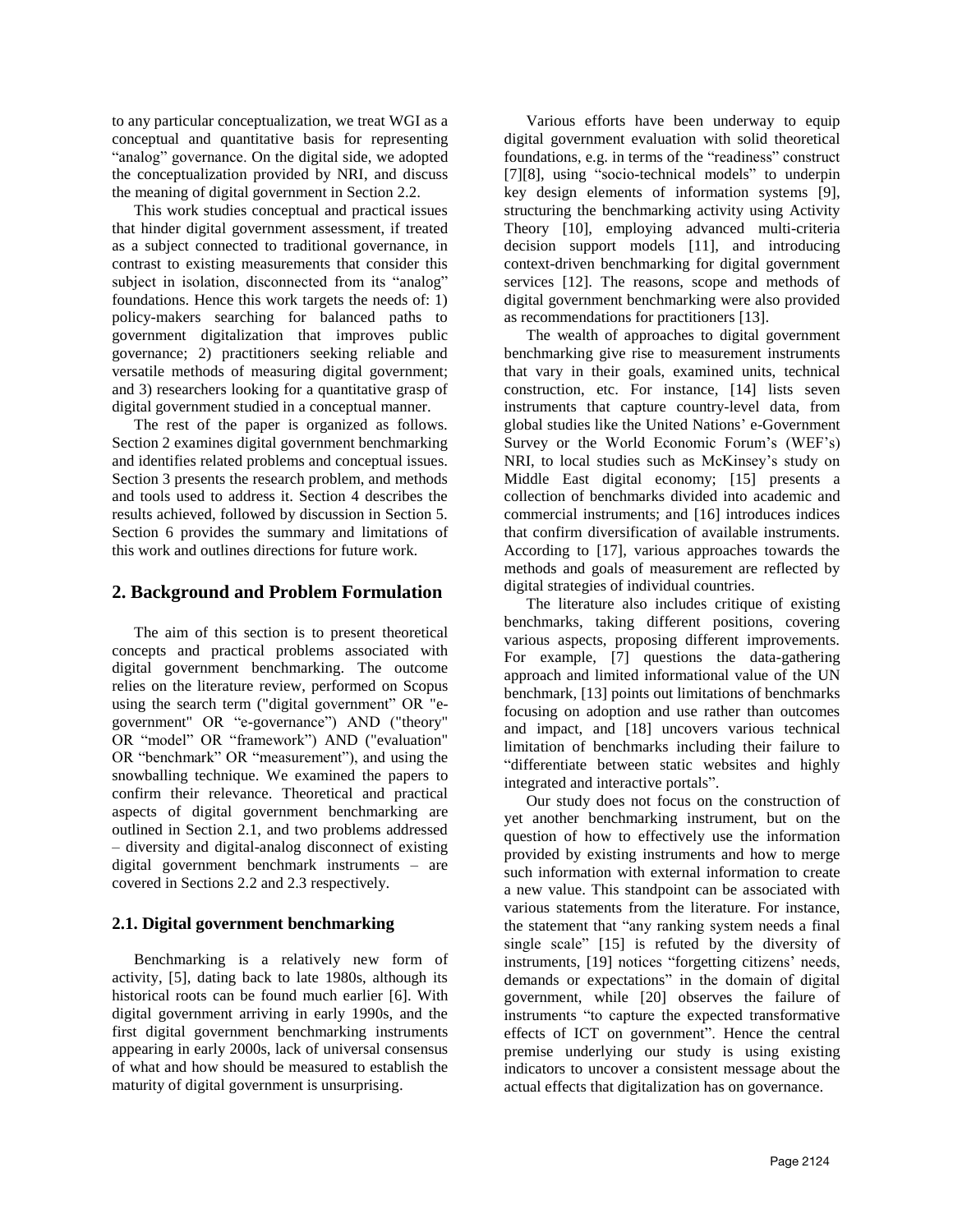#### **2.2. Problem 1: Diversity of benchmarks**

The benchmarks vary substantially, e.g. in terms of their logic. From a practical viewpoint, while some specialization is needed when accompanied by interpretative care [15], the diversity and mutual incoherence of benchmarks is confusing, especially to policy makers that expect a clear assessment of their digital policies. The following literature-based observations explain the causes of such diversity.

The first cause is the capacity and negotiability of the concept itself. Defining digital government as government use of digital technology trivializes the problem, claiming that harnessing a new facility creates a new entity as a matter of course, while focusing on two umbrella terms – government and digital – leaves room for interpretation. Definitions vary in scope – from information to democracy, technology – from computers to Internet, and subject – from citizens to stakeholders [21]. Over time, expectations grow towards transformation rather than information or service supply [22]. Technological and transformative structure and operation are at the core of the concept [23]. Besides such variety, digital government is also considered to undergo evolution [24]. In summary, the richness of the concept implies heterogeneity of its measurement approaches.

The second is the assumption of benchmark's coherence with its own objectives and framework rather than the digital government landscape. This is not necessarily negative – [15] associates it with targeting "to answer specific and narrow questions", but comes with "tunnel effects" and "risk avoidance" due to deep specialization [25]. Similarly, limited representation of certain categories draws upon "restricted definition of eGovernment" [26]. Nonetheless, established international benchmarks manifest their goals rather clearly, e.g. with NRI grouping numerous indicators into categories. Attempts at unifying benchmarks via synthetic models [27] or composite indices [28] are also noted.

### **2.3. Problem 2: Digital-analog disconnect**

While varying in focus, logic, etc. the benchmarks measure digital government in isolation, not part of the traditional "analog" government. However, this context is compelling, if not central, for evaluating digital efforts. Pure digital benchmarking can be still useful, but one should maintain some reserve when drawing conclusions on it. Some countries treat high positions in digital rankings as a target in itself [5], which can be stimulating for digital architects but confusing for those who seek reliable assessment of digitally-enabled governance in such countries.

The influence of digitalization on governance is expressed in declarations, normative statements and even mounted in digital government definitions. UN underlines its strategic role in human development [29]. OECD points at efficiency improvements, enhanced service quality and policy outcomes [30]. ITU suggests economic benefits – cost reduction, improved management and better procurement [31]. Benefits covering social issues, democracy, natural resources, education, etc. are also put forward [21].

Research literature brings various proofs of the transformative potential of digital government for better governance [32], transparency and structural change [33], civic involvement in democratic reform [34], and reshaping democratic governance [35]. Expectations are substantiated towards, e.g. citizen empowerment [36], support to democracy [37] and transformation and accountability [33]. In summary, expectations towards "analog" yields of digital government are strongly justified, thus assessing the "analog" impact of digital government is relevant.

Various data-based studies were carried out to examine the presence and strength of the digitalanalog link. For instance, [38] studied digital-analog correlations via relevant measures on both sides, confirming conformity in the area of government effectiveness and uncovering discrepancy in the area of democracy. A link between digital government and good governance [39] was also examined, with digital technology causing 57% progress in good governance indicators [40]. The connection between WGI [41] and e-government benefits was conceptualized in [42], and confirmed strongly for the Balkan states [43] and weakly for Indonesia [44].

The analog-digital connection was also explored in the digital democracy domain. Confronting the UN's e-participation index with measures of actual democracy and Internet freedom, [45] concluded the failure of the index to deliver consistent results, offering elaboration of the e-participation framework [46]. A new e-Democracy index was offered to ease such dissonance [47]. According to [48], political regime and government capacity influence digital government. Also, positive impact on government effectiveness and civil liberties, but lack of such impact on the level of corruption were proven in [49].

The review above confirms interest in assessing digital government outcomes. Considering measures of outcome, most initiatives pay limited attention to the effects of digital transformation. For instance, NRI [50] measures user satisfaction, but cares little about the impact on policy and governance. In our view, only a comparison of benchmark's results with indicators external to it can bring a reliable assessment of digital government efforts.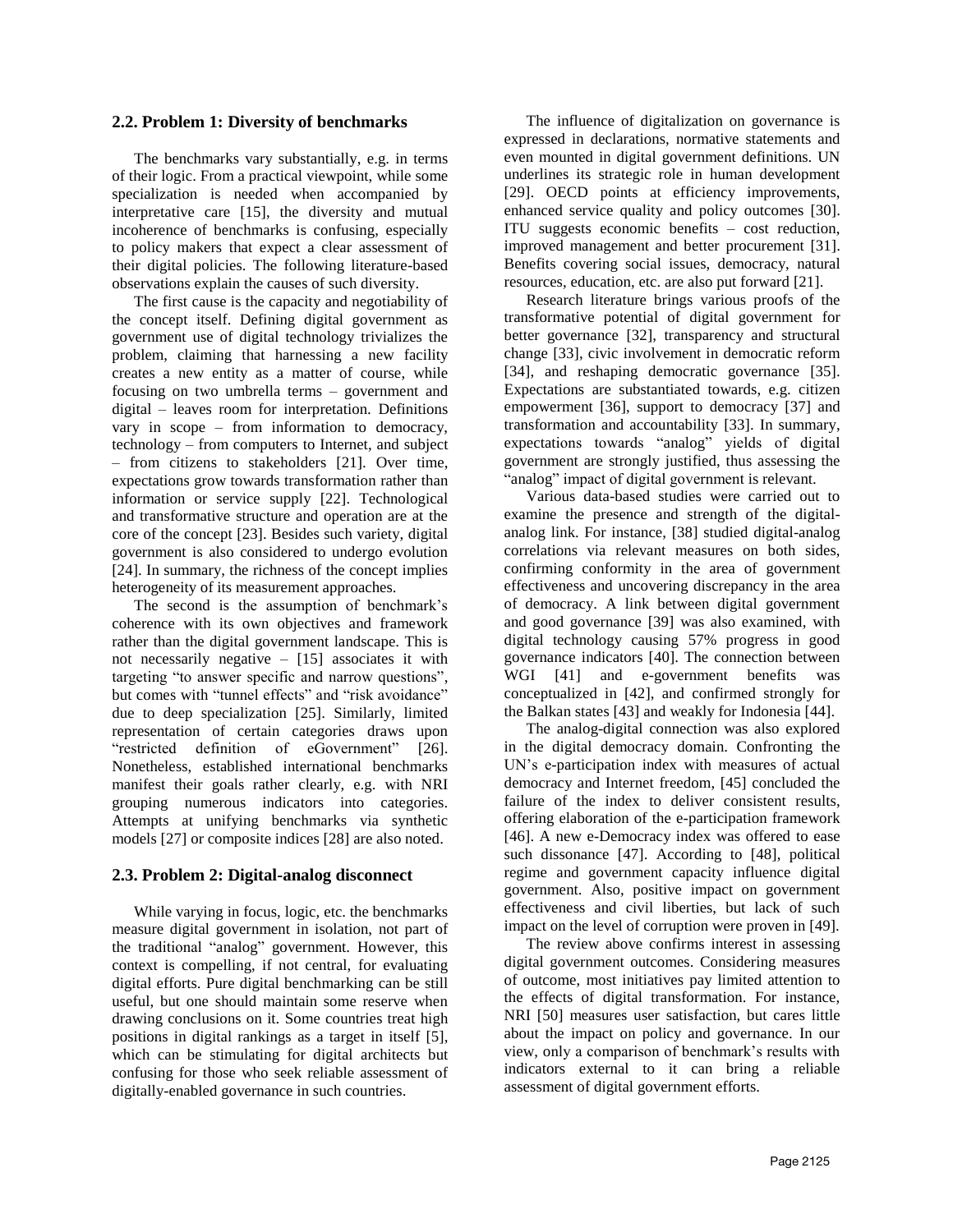### **3. Methodology**

This section presents the approach adopted in this paper to address the two identified problems, problem 1 in Section 3.1 and problem 2 in Section 3.2. In each section, the problem is quantified, and a matching statistical technique is provided.

#### **3.1. Problem 1: Diversity of benchmarks**

Diversity of benchmarks could be regarded as a problem of data overflow, if different benchmarks raise the level of knowledge about digital government or merely create cognitive confusion. And even if the informational value is revealed, is this value unique or another expression of a more general message?

To illustrate this issue, we explored the NRI data, a comprehensive instrument that takes a broad view over digitalization issues, including governance [51]. The official dataset [52] contains data collected for 151 entities, mainly independent states, covering several years. In the analysis, we used the data for the most recent year, 2016. Among calculated indices we identified five that refer to digital government, three belonging to the "Government usage" pillar: 8.01) Importance of ICT to government vision, 8.02) Government Online Service Index, and 8.03) Government success in ICT promotion, and two to the "Social impacts": 10.03) ICT use and government efficiency and 10.04) E-Participation Index [50]. Table 1 describes this set in more detail, along with the respective operational labels used in our research.

|  |  | Table 1. NRI digital government indicators, source: [52] |  |
|--|--|----------------------------------------------------------|--|
|--|--|----------------------------------------------------------|--|

| NRI indicator           | Description                                                                                           | Label                  |
|-------------------------|-------------------------------------------------------------------------------------------------------|------------------------|
| 8.01 Importance of ICTs | To what extent does the government have a clear implementation plan for utilizing ICTs                | <b>D</b> VISION        |
| to government vision    | to improve your country's overall competitiveness? $[1 = not at all]$ —there is no plan; $7 =$        |                        |
|                         | to a great extent—there is a clear plan]                                                              |                        |
| 8.02 Government Online  | The Government Online Service Index assesses the quality of government's delivery of                  | <b>D SERVICE</b>       |
| Service Index           | online services on a 0-to-1 (best) scale.                                                             |                        |
| 8.03 Government success | In your country, how successful is the government in promoting the use of ICTs? $[1 =$<br>D PROMOTION |                        |
| in ICT promotion        | not successful at all; $7 =$ extremely successful]                                                    |                        |
| 10.03 ICT use and       | In your country, to what extent does the use of ICTs by the government improve the                    | <b>D EFFICIENCY</b>    |
| government efficiency   | quality of government services to the population? $[1 = not at all; 7 = to a great extent]$           |                        |
| 10.04 E-Participation   | The E-Participation Index assesses, on a 0-to-1 (best) scale, the quality, relevance, and             | <b>D PARTICIPATION</b> |
| Index                   | usefulness of government websites in providing online information and participatory                   |                        |
|                         | tools and services to their citizens.                                                                 |                        |

The indices 8.01, 8.03 and 10.03 are based on the WEF's own surveys while 8.02 and 10.04 are based on the UN's E-Government Survey. The former are in the range 1-7 and the latter in the range 0-1. To ensure the same scale, we rescaled the UN indicators to the 1-7 range. After elimination of rows with missing data, 137 individual observations remained.

The correlation matrix, i.e. correlation coefficient value in the scale from negative 1 to positive 1, for the five examined variables is shown in Figure 1.



**Figure 1. NRI variables – correlation matrix**

All pairs are positively correlated, with four pairs revealing very strong correlation (above 0.9). This confirms the assumption of data redundancy – significant parts of the original information is shared across variables, and could be expressed with little information loss using fewer variables. The desirable outcome would be replacing fragmentary measures with a one that synthesizes the original information.

In search of the synthetic indicator, we decided to apply the dimensionality reduction technique, i.e. replacing a set of variables with a smaller set while saving most of the original information [53][54][55]. One of common approaches to dimensionality reduction are principal component (PCA) and factor analysis (FA) [56][57]. To ensure mathematical correctness of this approach, we confirmed that the PCA/FA assumptions are satisfied for our dataset.

To build the synthetic indicator, we followed the four steps described in [56][57][58]. The first checks the correlation of data as only correlated variables can benefit from this approach. As observed before, the NRI indicators are mostly strongly correlated. The second determines how many components (factors) extracted with PCA analysis are sufficient. We followed formal criteria, e.g. the Kaiser criterion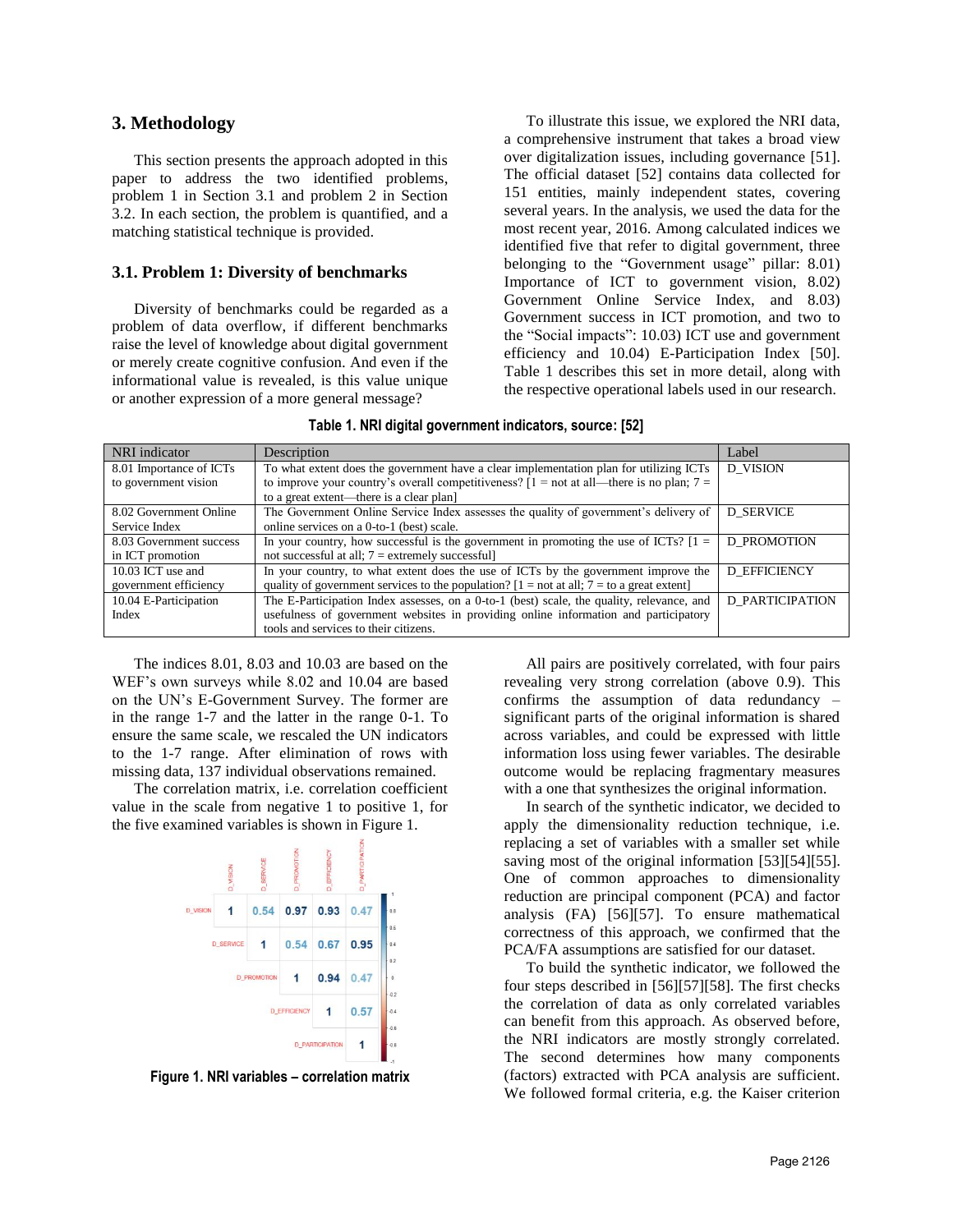to retain the factors with eigenvalue bigger or equal to 1 [56][57][58]. The third step involves rotating the coordinate system axes to reflect original variables on the retaining factors in terms of "loadings". Among various algorithms, we chose varimax rotation [59]. The fourth step constructs the synthetic indicator on the basis of the outcomes of FA, after rotation.

Given that the total information, i.e. variation, from the original dataset is distributed among calculated components ordered by their variation share [56], this method is likely to determine a small number of components to represent the examined concept, i.e. digital government according to NRI. Hence, despite reducing the number of variables, the amount of information is left almost intact.

We found the approach effective, transparent – there are no arbitrary variable weighting assumptions or "hidden" algorithms, and relevant – it addresses the problem. However, the method has also its limitations [56]. Primarily, since the calculation is based on historical data, conclusions are applicable to a posteriori analysis, but there is no guarantee that the validity of such calculations will be preserved in the future. While statistical inference may address this limitations to some extent, this is beyond this study.

#### **3.2. Problem 2: Digital-analog disconnect**

To address lack of substantial digital-analog connection, we need a set of indicators to represent the performance of "analog" governance. To this end, we decided to use the World Bank's WGI, released on the basis of the arguably most comprehensive and enduring governance framework. The instrument measures six dimensions expressed in composite indicators [60]. The official dataset [61] contains data collected for over 200 countries captured on a yearly basis from 1996 to 2017, measured on a standardized scale with the mean 0 and standard deviation 1. To make this data comparable with the "digital" dataset,

we selected the matching 137 observations. Table 2 describes this set, along with the labels used.

The digital-analog disconnect problem can be also illustrated by means of correlation. The correlation matrix between variables belonging to the digital and analog datasets is depicted in Figure 2. The figure reveals that while some pairs are strongly correlated, the correlation is moderate to weak for most pairs. For example, the analog voice is poorly reflected by any digital indicator. The message is clear: there is no justification for extrapolating digital government progress with progress in "analog" governance. Thus pure digital measures should be treated with caution or, as below, should be augmented with analog components to yield a more balanced measure.

To this end, we decided to harness a multivariate technique called linear ordering [62]. The technique classifies research objects, e.g. countries, in regard to some synthetic latent measure that balances the relevant aspects expressed by directly measured input indicators [62][63]. The result is a one-dimensional ranking of development within a certain domain, in our case balanced digital-analog governance.

|                        | <b>NATRO</b>  | EFFE | STABILITY         | REGUL | LAW  | VOICE |
|------------------------|---------------|------|-------------------|-------|------|-------|
| <b>D_VISION</b>        | $0.6^{\circ}$ | 0.64 | 0.41              | 0.6   | 0.62 | 0.22  |
| <b>D_SERVICE</b>       | 0.66          |      | $0.76 \quad 0.41$ | 0.72  | 0.71 | 0.47  |
| <b>D_PROMOTION</b>     | 0.59          | 0.62 | 0.39              | 0.6   | 0.62 | 0.23  |
| <b>D_EFFICIENCY</b>    | 0.69          | 0.74 | $0.47$ 0.71       |       | 0.72 | 0.33  |
| <b>D_PARTICIPATION</b> | 0.57          | 0.66 | 0.35              | 0.64  | 0.61 | 0.46  |

**Figure 2. NRI vs WGI correlations**

| WGI indicator             | Description                                                                                       | Label           |
|---------------------------|---------------------------------------------------------------------------------------------------|-----------------|
| Control                   | Captures perceptions of the extent to which public power is exercised for private gain,           | A CONTROL       |
| of Corruption             | including corruption, as well as "capture" of the state by elites and private interests.          |                 |
| Government                | Captures perceptions of the quality of public services, the quality of the civil service and the  | A EFFECTIVENESS |
| <b>Effectiveness</b>      | degree of its independence from political pressures, the quality of policy formulation and        |                 |
|                           | implementation, and the credibility of the government's commitment to such policies.              |                 |
| Political Stability and   | Measures perceptions of the likelihood of political instability and/or politically-motivated      | A STABILITY     |
| Absence of Violence       | violence, including terrorism.                                                                    |                 |
| <b>Regulatory Quality</b> | Captures perceptions of the ability of the government to formulate and implement sound            | A REGULATION    |
|                           | policies and regulations that permit and promote private sector development.                      |                 |
| Rule of Law               | Captures perceptions of the extent to which agents have confidence in and abide by the rules      | A LAW           |
|                           | of society, and in particular the quality of contract enforcement, property rights, the police,   |                 |
|                           | and the courts, as well as the likelihood of crime and violence.                                  |                 |
| Voice                     | Captures perceptions of the extent to which a citizens are able to participate in selecting their | A VOICE         |
| and Accountability        | government, as well as freedom of expression, freedom of association, and a free media.           |                 |

| Table 2. Worldwide Governance Indicators, source: [61] |  |  |  |  |
|--------------------------------------------------------|--|--|--|--|
|--------------------------------------------------------|--|--|--|--|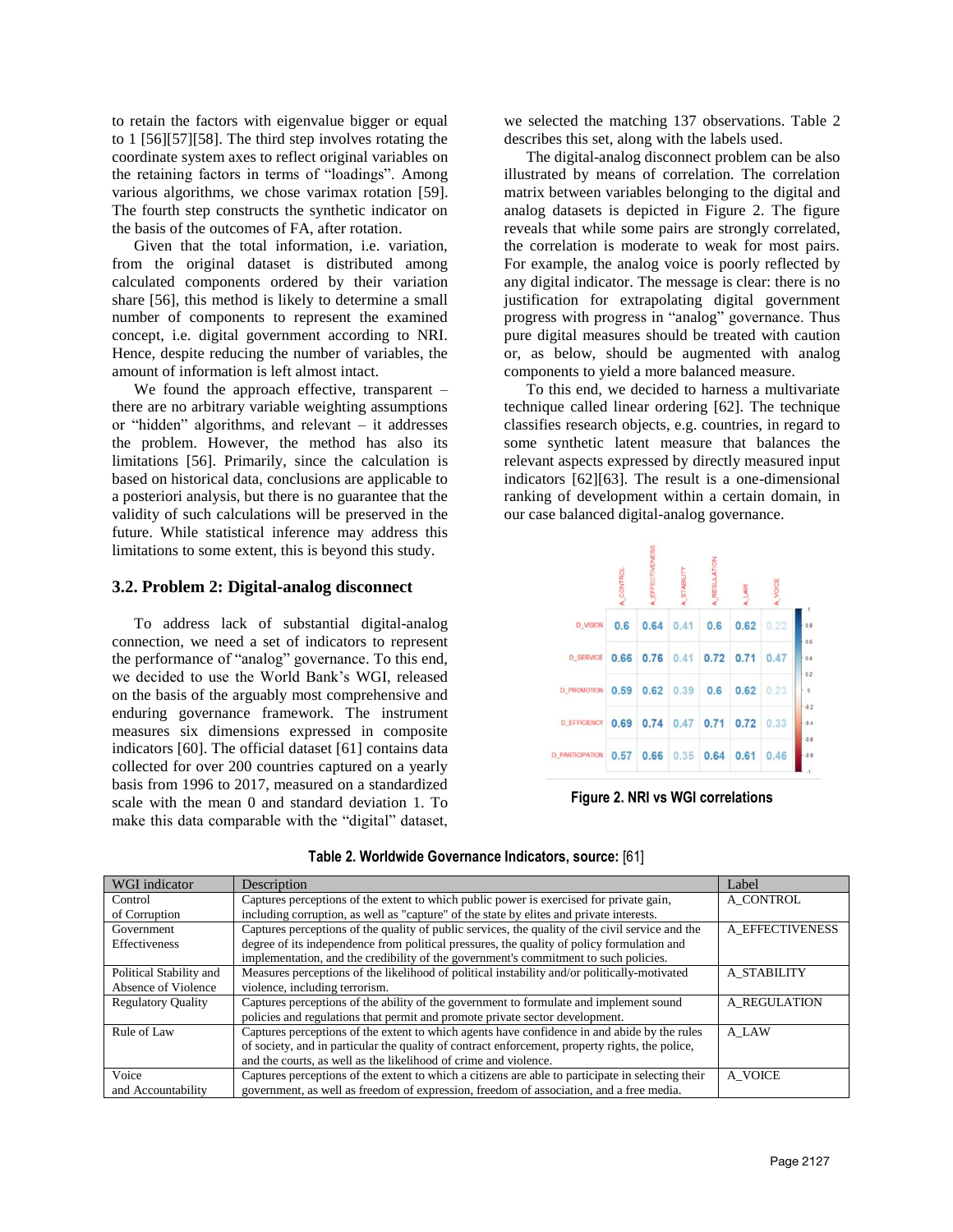A common approach is to determine for each of the input variables whether it contributes to the phenomenon in a positive, negative or neutral way – in our case such contributions should be positive, and optionally how significant is the contribution [62]. Among existing ordering algorithms [62] we decided to use the Ideal Type, which identifies two theoretical objects, the best "ideal type" with maximum levels of indicators and "anti-ideal type" with minimum levels. For each examined object, a synthetic measure is then calculated comparing this object's performance to the distance between the ideal and anti-ideal types.

The key message is that this method allows for creating one combined digital-analog indicator, where performance on the digital side is balanced by performance on the analog side. This construction is in line with our key assumption that digital government is not in competition with, neither an alternative to "traditional" governance.

The above calculations were performed with MS Excel and R, including "psych" library for PCA/FA and one of the authors' own linear ordering program.

### **4. Findings**

This section presents the results achieved by means of the approach introduced in Section 3.

First, we checked the digital variables against the PCA/FA assumptions. There was one outlier, United Arab Emirates with D\_PROMOTION at 6.21. To prevent it from distorting the analysis, this case was excluded from factor calculations. Given 5 input variables, the remaining 136 records were deemed sufficient. Measure of the sampling adequacy, based on the Kaiser-Meyer-Olkin test  $-0.73$  and empirical p-value in Bartlett's test – 3.5e-224 confirmed that the dataset was adequate. Hence, we applied the synthetic indicator construction algorithm.

To determine the number of factors, the initial set of non-rotated PCA-extracted components was calculated. Table 3 shows the components ordered by their eigenvalues, i.e. the share of original variance. As components 1 and 2 together cover 97% of the original information, we decided that the optimal target number of factors for further analysis was two.

| Table 3. NRI dataset - PCA-extracted components |  |  |
|-------------------------------------------------|--|--|
|-------------------------------------------------|--|--|

|                   | Component number |     |      |      |      |
|-------------------|------------------|-----|------|------|------|
|                   |                  |     |      |      |      |
| Eigenvalue        | 3.84             | .02 | 0.08 | 0.04 | 0.03 |
| Cumulative        | 7%               | 97% | 99%  | 99%  | 100% |
| share of variance |                  |     |      |      |      |

Table 4, two varimax-rotated factors with normalized variable loadings, shows a legible arrangement of the factors. The main observation is that vision, promotion and efficiency – the NRI's variables measuring citizen perception – are mapped mostly to factor 1, with respective loadings of 0.95, 0.96 and  $0.90$ , while service and participation – the variables "borrowed" from the UN E-Government Survey – are mostly mapped to factor 2, with respective loadings of 0.93 and 0.96. Hence the first factor could be identified with "citizen perception", while the other with "measured effectiveness" of digital government. Considering factor scorings for countries, obtained by summing raw scores [64] and scaling them to 1-7, the best factor 1 scores were: United Arab Emirates (6.15), Singapore (6.09), Qatar (5.72), and Rwanda (5.53), while the best factor 2 scores were: Singapore (6.45), Republic of Korea (6.36), United Arab Emirates (6.16) and the Netherlands (6.16).

**Table 4. Variables and factors after rotation**

| Variable                     | Loadings on | Common   |          |
|------------------------------|-------------|----------|----------|
|                              | factor 1    | factor 2 | variance |
| D VISION                     | 0.95        | 0.26     | 97%      |
| <b>D_SERVICE</b>             | 0.33        | 0.93     | 98%      |
| <b>D_PROMOTION</b>           | 0.96        | 0.25     | 98%      |
| <b>D_EFFICIENCY</b>          | 0.90        | 0.39     | 96%      |
| <b>D PARTICIPATION</b>       | 0.23        | 0.96     | 98%      |
| Sum of squared loadings:     | 2.79        | 2.07     | n/a      |
| Share in whole variance:     | 56%         | 41%      | n/a      |
| Share in explained variance: | 57%         | 43%      | n/a      |

The groupings identified two "composite" indicators, the first containing vision (weight 0.95), promotion (0.96) and efficiency (0.90), and the second service (0.93) and participation (0.96). In line with the previous procedure, further calculations resulted in the final synthetic indicator's (D\_GOV's) weights for all five variables: vision – 0.20, service – 0.21, promotion  $-0.20$ , efficiency  $-0.18$ , and participation – 0.22, briefly summarized in Table 5.

| Table 5. Weights of the synthetic indicator (D_GOV) |  |
|-----------------------------------------------------|--|
|                                                     |  |

|                                                             |              | Intermediate    |        |  |  |  |
|-------------------------------------------------------------|--------------|-----------------|--------|--|--|--|
|                                                             | Origi        | normalized      |        |  |  |  |
|                                                             | nal          | weight (square  | D GO   |  |  |  |
|                                                             | loadin       | factor loadings |        |  |  |  |
| Variable                                                    | $\mathbf{g}$ | scaled to unit) | weight |  |  |  |
| 1st composite (high loadings on factor $1$ ) – 57% variance |              |                 |        |  |  |  |
| D VISION                                                    | 0.95         | 0.34            | 0.20   |  |  |  |
| <b>D PROMOTION</b>                                          | 0.96         | 0.35            | 0.20   |  |  |  |
| <b>D EFFICIENCY</b>                                         | 0.90         | 0.31            | 0.18   |  |  |  |
| 2nd composite (high loadings on factor $2$ ) – 43% variance |              |                 |        |  |  |  |
| <b>D SERVICE</b>                                            | 0.93         | 0.48            | 0.21   |  |  |  |
| <b>D PARTICIPATION</b>                                      | 0.96         | 0.52            | 0.22   |  |  |  |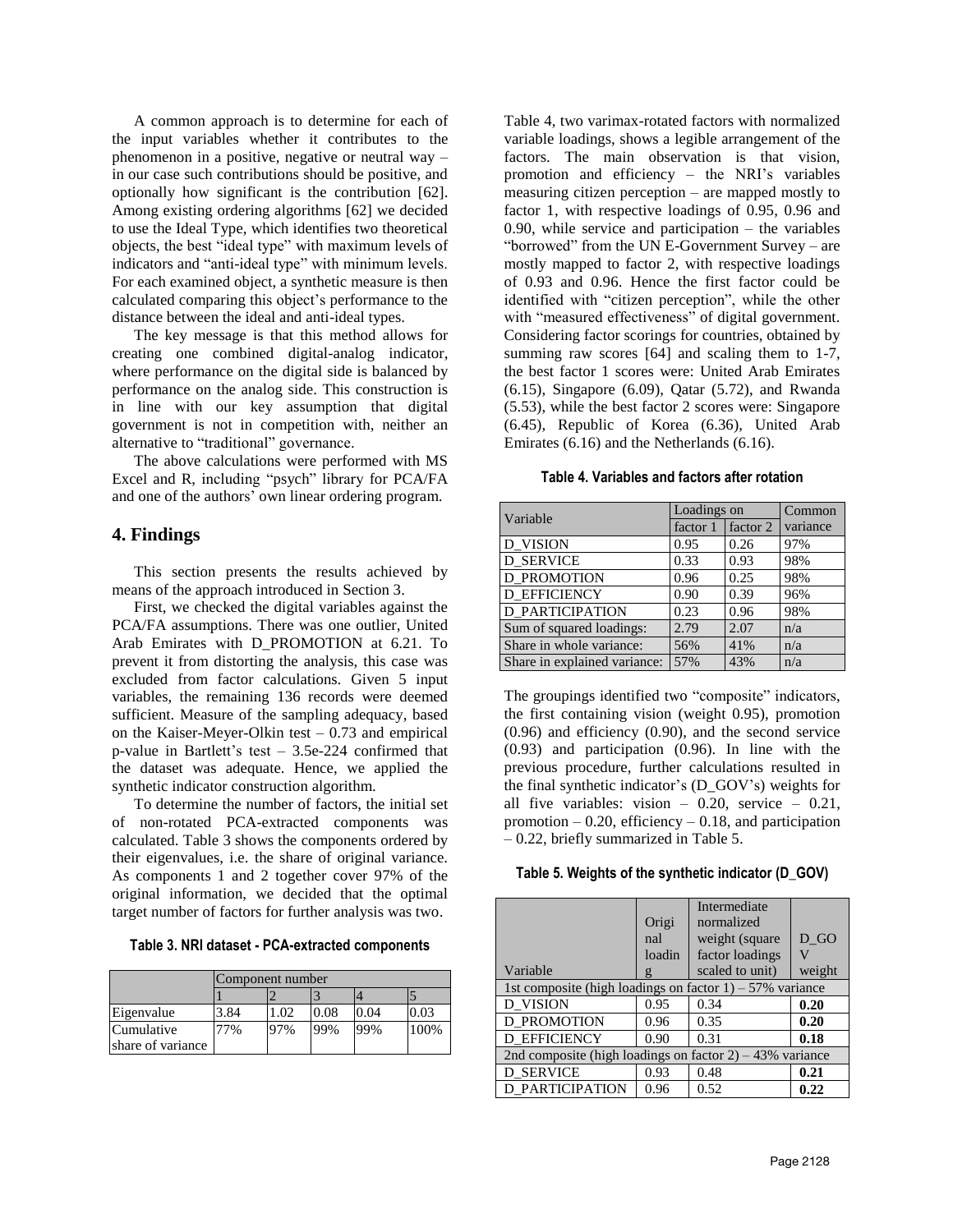This way, we obtained statistics-proven weights to aggregate the original variables into one synthetic measure of digital government  $-$  D\_GOV. The same scale applies, from 1 (worst) to 7 (best).

Table 6 presents 20 (among 137) best performing countries according to D\_GOV. The list is topped by Asian and particularly Middle Eastern countries. Strong presence of well-developed Western countries and one South American country – Uruguay – is also noted. However, according to the 2016 Democracy Index [65], less than half of the top digital performers are "full democracies", with the rest classified as "flawed democracies" or "authoritarian regimes".

To balance the digital and analog measures, we applied the linear ordering Ideal Type algorithm to the variable D\_GOV and the attributes of analog governance. To represent the latter, we applied six dimensions of WGI. Given that one synthetic digital indicator was put against six analog indicators, we gave D\_GOV six times bigger weight. All indicators were standardized prior to analysis. The resulting measure of balanced digital-analog performance is called DA\_GOV. For comparability with D\_GOV, the value of DA\_GOV was rescaled from 0-1 to 1-7.

Table 6 presents 20 (among 137) best performing countries according to DA\_GOV. The DA\_GOV ranking is more nuanced that D\_GOV. While Singapore stays on top, Western democracies such as the United Kingdom, United States, Sweden, Switzerland, etc. achieved very high positions thanks to the solid digital and traditional governance performance. Notably, Uruguay is also at the top.

In two rightmost columns, Table 6 also presents the countries with the largest gains and the largest losses from considering their analog performance in addition to digital performance. Notably, African and generally poorer countries experienced the largest gains, e.g. Zambia's advanced by 72 positions. Another remarkable change are large gains for former socialist countries – Slovenia, Slovakia, Vietnam, Serbia, Ukraine, Poland, Romania and Tajikistan – suggesting that improvements in governance may overpass digital progress. On the other hand, Asian countries experienced the largest losses, e.g. Azerbaijan retracted by 59 positions.

In general, D\_GOV and DA\_GOV are strongly correlated – both Pearson and Spearman coefficients equal 0.80. This hints that while individual changes are noticeable, the range of analog corrections is not dramatic. However, it should be also noticed that D\_GOV supplies half of the DA\_GOV data content, thus such accordance is expected.

To make comparisons more systematic, we calculated the averages of D\_GOV and DA\_GOV regarding three country profiles: geographic – based on the UN' classification [66], political – based on the Freedom House's assessment of political rights and civil liberties [67], and economic – based on the World Bank's assignments to income groups [68]. The outcome is depicted in Table 7.

| N <sub>o</sub> | Digital ranking             |       | <b>Balanced</b> ranking     |        | Analog advantage    |        | Analog disadvantage |        |
|----------------|-----------------------------|-------|-----------------------------|--------|---------------------|--------|---------------------|--------|
|                | Country                     | D GOV | Country                     | DA GOV | Country             | Change | Country             | Change |
| $\mathbf{1}$   | Singapore                   | 6.26  | United Kingdom              | 6.39   | Zambia              | $+72$  | Azerbaijan          | $-59$  |
| $\sqrt{2}$     | <b>United Arab Emirates</b> | 6.15  | <b>United States</b>        | 6.28   | Trinidad and Tobago | $+60$  | Bahrain             | $-50$  |
| $\overline{3}$ | Republic of Korea           | 5.89  | Singapore                   | 5.91   | South Africa        | $+59$  | Bangladesh          | $-49$  |
| $\overline{4}$ | <b>Bahrain</b>              | 5.68  | Uruguay                     | 5.86   | Slovenia            | $+57$  | China               | $-48$  |
| 5              | United Kingdom              | 5.65  | Sweden                      | 5.69   | Slovakia            | $+47$  | Egypt               | $-48$  |
| 6              | Netherlands                 | 5.65  | <b>United Arab Emirates</b> | 5.68   | Uganda              | $+46$  | Colombia            | $-47$  |
| $\overline{7}$ | Japan                       | 5.60  | Switzerland                 | 5.32   | Swaziland           | $+45$  | Albania             | $-47$  |
| $\,8\,$        | France                      | 5.54  | Spain                       | 5.19   | Vietnam             | $+44$  | Armenia             | $-46$  |
| 9              | Estonia                     | 5.54  | Netherlands                 | 5.15   | Switzerland         | $+43$  | Kazakhstan          | $-44$  |
| 10             | <b>United States</b>        | 5.52  | New Zealand                 | 5.07   | Seychelles          | $+38$  | Ethiopia            | $-40$  |
| 11             | Qatar                       | 5.42  | Norway                      | 5.04   | Tanzania            | $+38$  | Argentina           | $-40$  |
| 12             | Israel                      | 5.38  | Portugal                    | 4.90   | Zimbabwe            | $+38$  | Ecuador             | $-38$  |
| 13             | New Zealand                 | 5.34  | Oatar                       | 4.82   | Serbia              | $+37$  | Kenya               | $-36$  |
| 14             | Australia                   | 5.30  | Sri Lanka                   | 4.71   | Ukraine             | $+37$  | <b>Brazil</b>       | $-30$  |
| 15             | Canada                      | 5.22  | Luxembourg                  | 4.70   | Poland              | $+36$  | Gambia              | $-30$  |
| 16             | Norway                      | 5.21  | Japan                       | 4.67   | Paraguay            | $+36$  | Côte d'Ivoire       | $-29$  |
| 17             | Malaysia                    | 5.21  | Republic of Korea           | 4.65   | Tunisia             | $+33$  | Bolivia             | $-29$  |
| 18             | Saudi Arabia                | 5.20  | Slovakia                    | 4.61   | Romania             | $+33$  | Iran                | $-27$  |
| 19             | Luxembourg                  | 5.18  | Vietnam                     | 4.60   | Thailand            | $+30$  | Honduras            | $-26$  |
| 20             | Uruguay                     | 5.16  | Slovenia                    | 4.54   | Tajikistan          | $+29$  | Costa Rica          | $-24$  |

### **Table 6. D\_GOV and DA\_GOV - 20 best performances, 2016**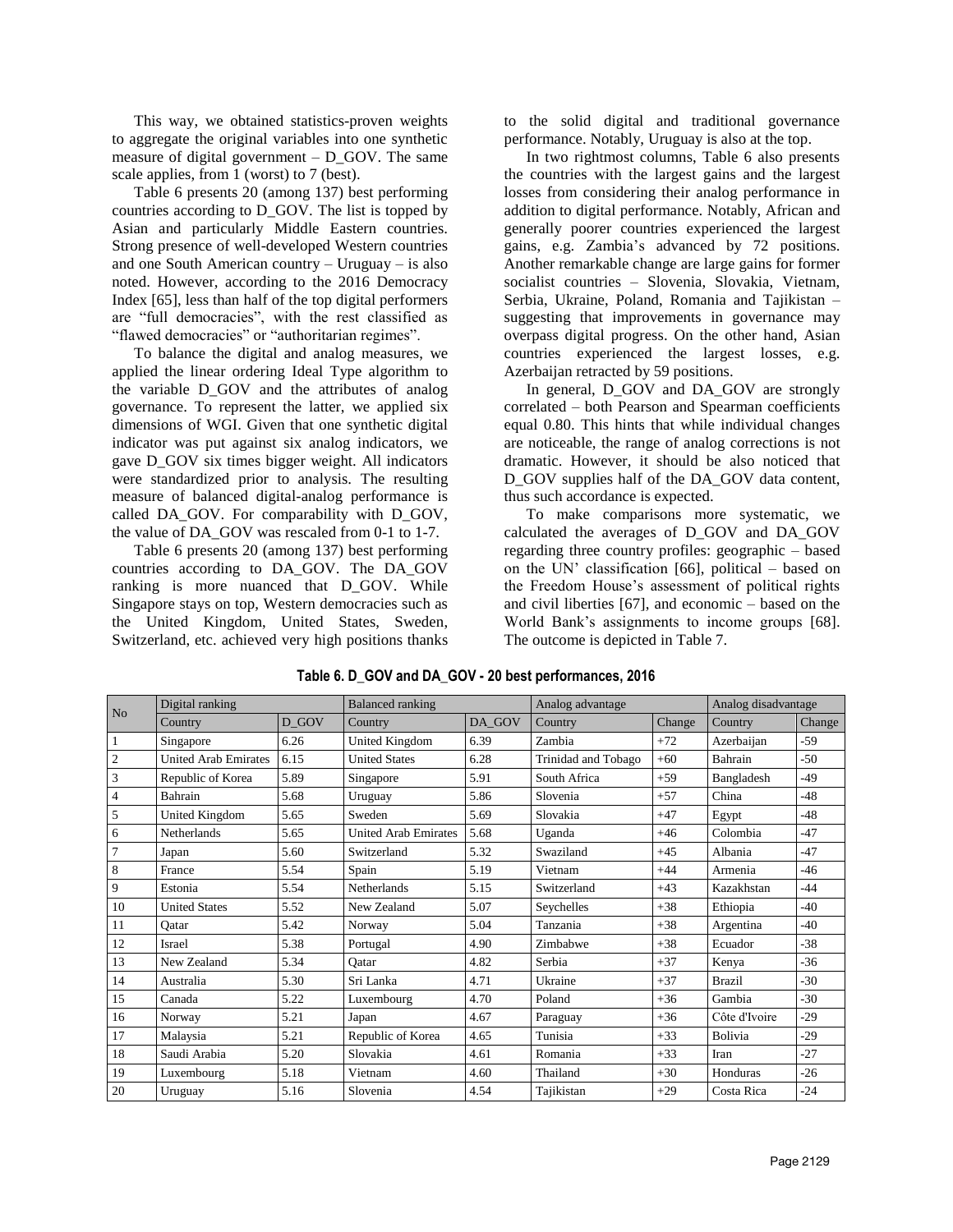| Subset              | D GOV | DA GOV |  |  |  |  |  |
|---------------------|-------|--------|--|--|--|--|--|
| Geographic          |       |        |  |  |  |  |  |
| Africa              | 3.25  | 3.16   |  |  |  |  |  |
| Americas            | 3.81  | 3.54   |  |  |  |  |  |
| Asia                | 4.25  | 3.73   |  |  |  |  |  |
| Europe              | 4.35  | 4.17   |  |  |  |  |  |
| Oceania             | 5.32  | 4.73   |  |  |  |  |  |
| Political           |       |        |  |  |  |  |  |
| Free                | 4.35  | 4.13   |  |  |  |  |  |
| Partly free         | 3.55  | 3.32   |  |  |  |  |  |
| Not free            | 3.78  | 3.32   |  |  |  |  |  |
| Economic            |       |        |  |  |  |  |  |
| High income         | 4.79  | 4.51   |  |  |  |  |  |
| Upper-middle income | 3.79  | 3.41   |  |  |  |  |  |
| Lower-middle income | 3.49  | 3.24   |  |  |  |  |  |
| Low income          | 3.01  | 2.96   |  |  |  |  |  |

**Table 7. D\_GOV and DA\_GOV – average scores for geographical, political and economic groupings**

On average, the best performing group, both in terms of D\_GOV and DA\_GOV, is Oceania, and the least performing group is Low Income countries. While the values of DA\_GOV are lower than D\_GOV in each category, the scales differs. Large declines can be observed for Asia, Oceania and the countries that are "not free", and small for Africa and Low Income countries, coinciding with their low D\_GOV scores.

### **5. Discussion**

This study contributes to theoretical and practical aspects of digital government benchmarking.

Theoretical considerations lead us to formulate three messages. First, the informal consensus that existing digital benchmarking can contribute to the digital state "metaphor" needs revision. As shown here, this contribution is not obvious. Second, a practice-oriented domain like digital government must rely on contributions from different disciplines. In particular, purely digital conceptualizations are insufficient to capture the impact of digital transformation on the "real" world. Thus digital benchmarking should be applied through an external lens, particularly political one. Third, digital performance is just part of the picture, to be "sustainable", digital benchmarking needs to capture the impact of digital transformation, among other drivers of change, on the "analog" governance [69].

Practical considerations confirm the value of statistical methods for new modes of benchmarking. Problems highlighted in the digital government literature can be quantified and suitable statistical procedures can be applied to address them. It is not necessarily about creating new instruments, even fragmented data coming from existing instruments can be processed to uncover new insights into the outcomes of digitalization. For example, that official propaganda placing strong emphasis on digital advancement can hide serious deficits in analog performance, that digital-analog imbalance shows significant variations between groups of countries, or that impressive results of the national digitalization efforts should be met with some skepticism.

While we expect that this work will benefit theorists and practitioners, the benefits extend to policy-makers and -analysts. This study may help them discover a path to a clear method of evaluating digital strategy performance in relation to intended governance outcomes, and make them aware that relying on assortments of mutually inconsistent instruments may lead to entirely wrong conclusions.

### **6. Conclusions**

This paper demonstrates that existing approaches to digital government benchmarking are not optimal and need a solid revision in regard to their theoretical foundations and practical usage. We have shown that the problems signaled in theoretical studies, such as the diversity and digital-analog disconnect of existing benchmarks, may be expressed in statistical terms, and that established statistical methods exist to help build solutions to them. In particular: 1) specialized methods help reformulate original benchmark information in terms of fewer variables, and 2) it is possible to augment digital measures with additional analog measures for balancing and verification.

This research has some limitations. First, a limited set of indicators was used from two established instruments, spanning one year. A wider selection of instruments and time periods could bring more insights, e.g. uncover evolutionary trends. Second, the statistical methods used come with some limitations that were introduced earlier. Third, a clear interpretation of the constructed synthetic measures may appear challenging. Thus, we treat the results in this paper not as a final product for assessing digital and analog governance, but: 1) as a proof of concept of a method of constructing synthetic and balanced benchmarking instruments, and 2) as elaboration and testing of a logic approach that could drive further efforts towards constructing such instruments.

Fully applicable synthetic and balanced benchmark construction is expected to involve a comprehensive approach including thematic analysis, wide selection of methods, availability of expert opinions, etc. Testing such a construction over time is also necessary. We plan to continue this research to make synthetic and balanced benchmarking directly applicable to digital government theory and practice.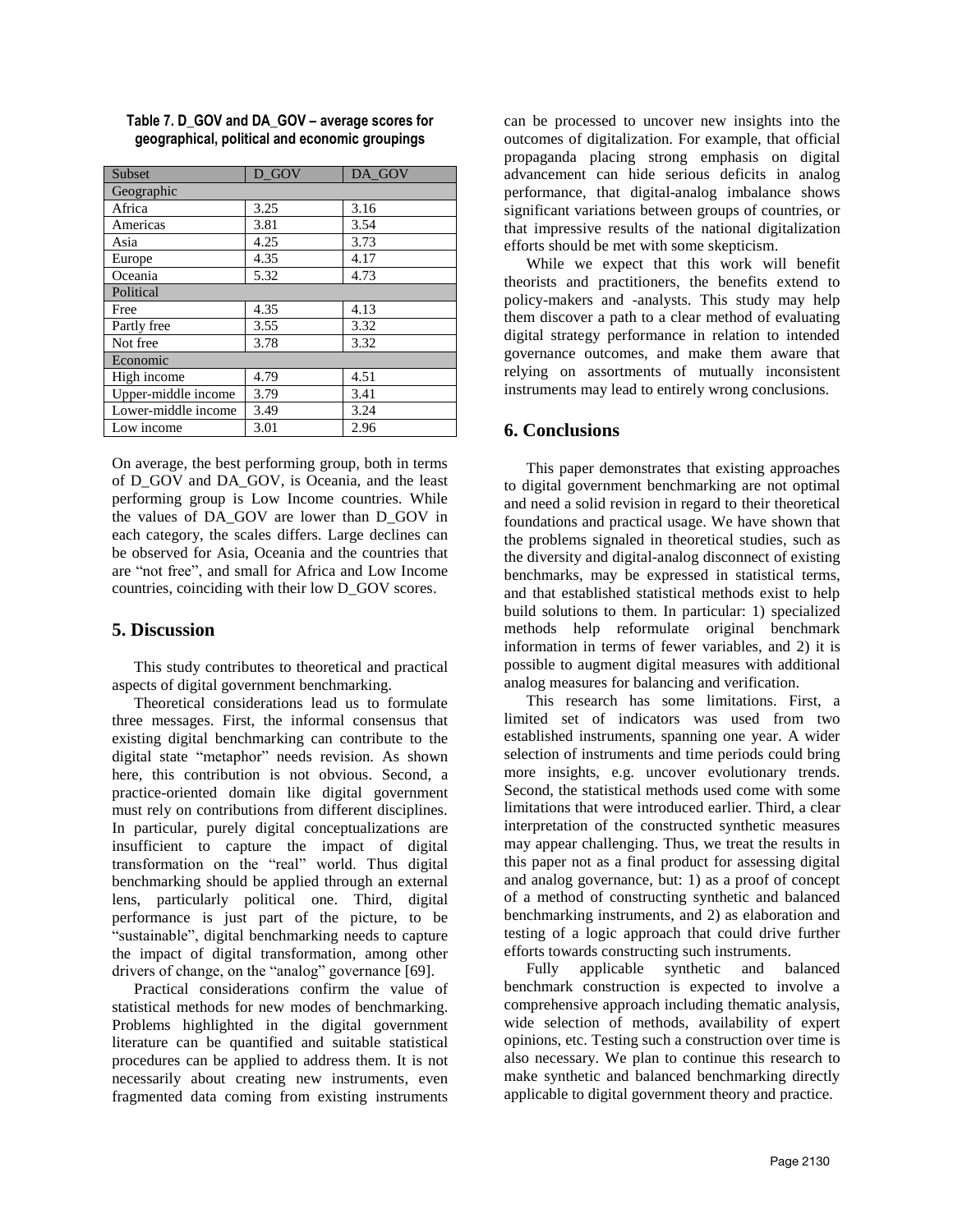### **7. References**

- [1] F. Fukuyama, "Governance: What Do We Know, and How Do We Know It?," *Annu. Rev. Polit. Sci.*, vol. 19, no. 1, pp. 89–105, 2016.
- [2] A. Bruce-Lockhart, "What do we mean by 'governance'? | World Economic Forum," *World Economic Forum*, 2016. .
- [3] OECD, "OECD Glossary of Statistical Terms Governance Definition," 2007. .
- [4] T. B. Jørgensen and B. Bozeman, "Public values: An inventory," *Adm. Soc.*, vol. 39, no. 3, pp. 354–381, 2007.
- [5] F. Salem, "Benchmarking the e-government bulldozer: beyond measuring the tread marks," *Meas. Bus. Excell.*, vol. 11, no. 4, pp. 9–22, 2007.
- [6] J. P. Moriarty and C. Smallman, "En route to a theory of benchmarking," *Benchmarking*, vol. 16, no. 4, pp. 484–503, 2009.
- [7] D. Potnis and T. A. Pardo, "Evolution of readiness" indicators," in *Proceedings of the 2nd International Conference on Theory and Practice of Electronic Governance, ICEGOV 2008, Cairo, Egypt, December 1-4, 2008*, 2009, p. 417.
- [8] A. Ayanso, D. Chatterjee, and D. I. Cho, "E-Government readiness index: A methodology and analysis," *Gov. Inf. Q.*, vol. 28, no. 4, pp. 522–532, 2011.
- [9] J. Esteves and R. C. Joseph, "A comprehensive framework for the assessment of eGovernment projects," *Gov. Inf. Q.*, vol. 25, no. 1, pp. 118–132, 2008.
- [10] A. Ojo, T. Janowski, and E. Estevez, "Building Theoretical Foundations for Electronic Governance Benchmarking," in *EGOV 2011*, 2011, pp. 13–25.
- [11] E. Siskos, D. Askounis, and J. Psarras, "Multicriteria decision support for global e-government evaluation," *Omega (United Kingdom)*, vol. 46, pp. 51–63, 2014.
- [12] J. Jansen, S. de Vries, and P. van Schaik, "The Contextual Benchmark Method: Benchmarking e-Government services," *Gov. Inf. Q.*, vol. 27, no. 3, pp. 213–219, 2010.
- [13] R. Heeks, "Benchmarking eGovernment: Improving the National and International Measurement, Evaluation and Comparison of eGovernment," 2006.
- [14] D. Tinholt, "e-Government Benchmarks" Assessment," 2017.
- [15] F. Bannister, "The curse of the benchmark: An assessment of the validity and value of e-government comparisons," *Int. Rev. Adm. Sci.*, vol. 73, no. 2, pp. 171–188, 2007.
- [16] R. Máchová and M. Lněnička, "Reframing Egovernment development indices with respect to new trends in ICT," *Rev. Econ. Perspect.*, vol. 15, no. 4, pp. 383–411, 2015.
- [17] L. Al-Hakim, *Global e-government: Theory, applications and benchmarking*. Idea Group Publishing, 2006.
- [18] A. Rorissa, D. Demissie, and T. Pardo, "Benchmarking e-Government: A comparison of

frameworks for computing e-Government index and ranking," *Gov. Inf. Q.*, vol. 28, no. 3, pp. 354–362, 2011.

- [19] D. Belanche, L. V. Casalo, and C. Flavian, "The Importance of Confirming Citizens' Expectations in e-Government," in *IFIP Advances in Information and Communication Technology*, 2010, vol. 332, pp. 103– 111.
- [20] A. R. M. Schellong, "Benchmarking EU egovernment at the crossroads: A framework for egovernment benchmark design and improvement," *Transform. Gov. People, Process Policy*, vol. 4, no. 4, pp. 365–385, 2010.
- [21] B. W. Wirtz and P. Daiser, *E-Government: Strategy Process Instruments. Textbook for the Digital Society. 2nd edition*, Speyer. Speyer, 2017.
- [22] G. Hu, W. Pan, M. Lu, and J. Wang, "The widely shared definition of e‐Government," *Electron. Libr.*, vol. 27, no. 6, pp. 968–985, 2009.
- [23] OECD, "OECD Glossary of Statistical Terms Egovernment Definition," 2002. [Online]. Available: https://stats.oecd.org/glossary/detail.asp?ID=4752. [Accessed: 29-Apr-2019].
- [24] T. Janowski, "Digital government evolution: From transformation to contextualization," *Gov. Inf. Q.*, vol. 32, no. 3, pp. 221–236, 2015.
- [25] D. Janssen, "Mine 's Bigger than Yours : Assessing International eGovernment Benchmarking," in *3rd European Conference on eGovernment*, 2003, pp. 1– 12.
- [26] D. Janssen, S. Rotthier, and K. Snijkers, "If You Measure it They will Score: an Assessment of International eGovernment Benchmarking," *Inf. Polity*, vol. 9, no. 3–4, pp. 121–130, 2004.
- [27] E. Ardielli and M. Halásková, "Assessment of Egovernment in EU countries," *Sci. Pap. Univ. Pardubice*, vol. 22, no. 34, pp. 4–16, 2015.
- [28] N. Cámara and D. Tuesta, "BBVA Research » DiGiX: The Digitization Index," 2017.
- [29] United Nations, "UN Global E-government Survey 2003," 2003.
- [30] OECD, *The e-Government Imperative*. OECD, 2003.
- [31] ITU, "Framework for e-Gov toolkit," pp. 1-35, 2009.
- [32] E. Kromidha, "Strategic e-government development and the role of benchmarking," *Gov. Inf. Q.*, vol. 29, no. 4, pp. 573–581, 2012.
- [33] F. Bannister and R. Connolly, "New Problem for Old? Defining e-Governance," in *Proceedings of the 44th Hawaii International Conference on System Sciences - 2011*, 2011, pp. 1–10.
- [34] J. Freeman, "E-government in the context of monitory democracy: Public participation and democratic reform," *Media Asia*, vol. 40, no. 4, pp. 354–362, 2013.
- [35] D. D. Navarra and T. Cornford, "The State and Democracy After New Public Management: Exploring Alternative Models of E-Governance," *Inf. Soc.*, vol. 28, no. 1, pp. 37–45, 2012.
- [36] V. Bekkers and V. Homburg, "The Myths of Egovernment: Looking beyond the assumptions of a new and better government," *Inf. Soc.*, vol. 23, no. 5,